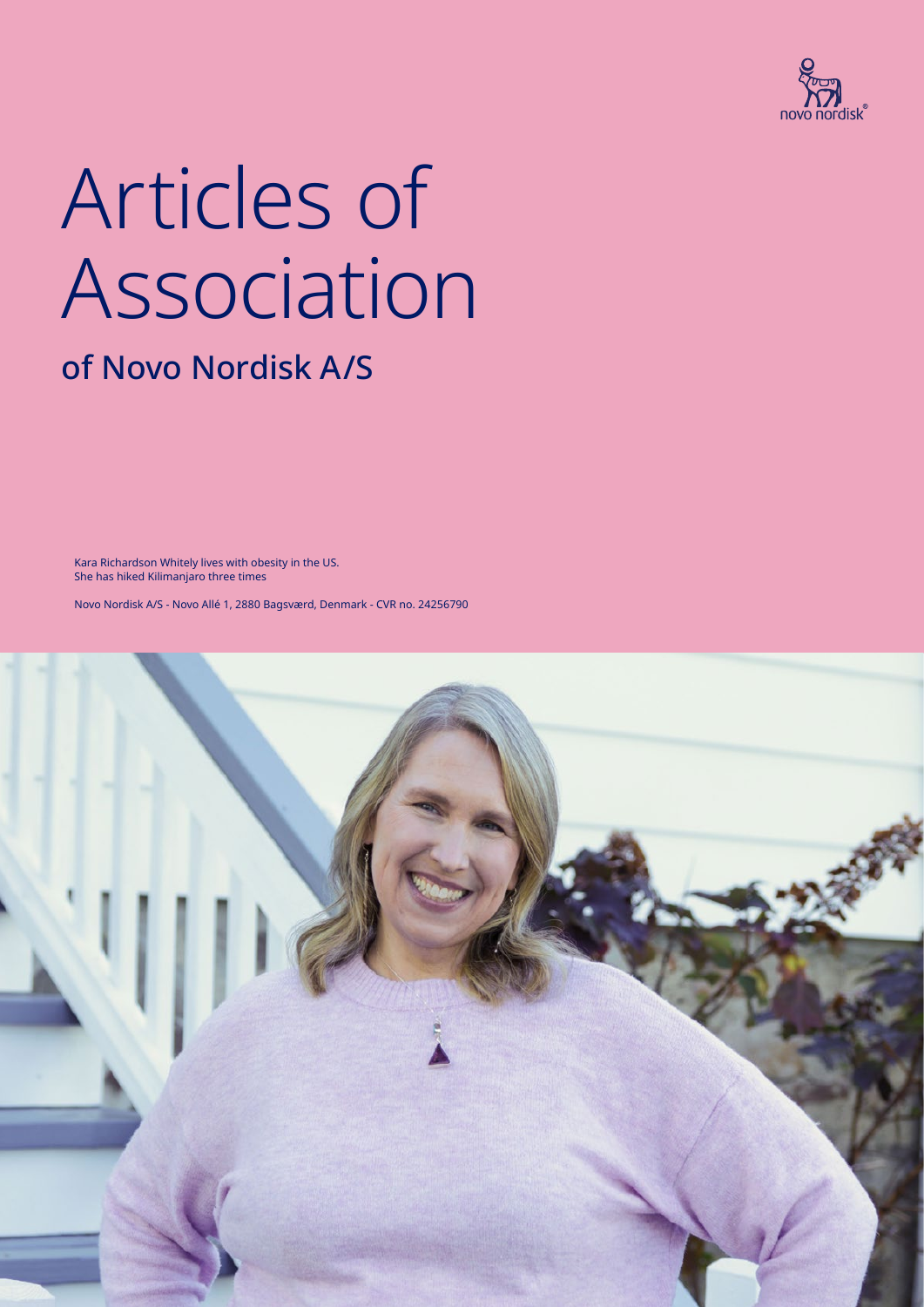### Content

| Name                                             | 3              |
|--------------------------------------------------|----------------|
| Objects                                          | 3              |
| Share capital                                    | 3              |
| Shares and register of owners                    | 3              |
| Increase of the share capital                    | $\overline{4}$ |
| Location, time and convening of general meetings | 4              |
| Agenda, chair and minutes of general meetings    | 5              |
| Right of attendance and voting rights            |                |
| at general meetings                              | 6              |
| Resolutions at general meetings,                 |                |
| majority of votes and quorum                     | 6              |
| <b>Board of Directors</b>                        | $\overline{7}$ |
| Management                                       | 7              |
| Language                                         | 7              |
| 13. Powers to bind the company                   | $\overline{7}$ |
| <b>Electronic Communication</b>                  | 7              |
| Auditing                                         | 8              |
| Financial year and Annual Report                 | 8              |
| Distribution of dividend                         | 8              |
| 18. Dissolution                                  | 8              |
|                                                  |                |

This is a translation of the original Danish Articles of Association. In the event of any discrepancies the wording of the Danish language version shall prevail.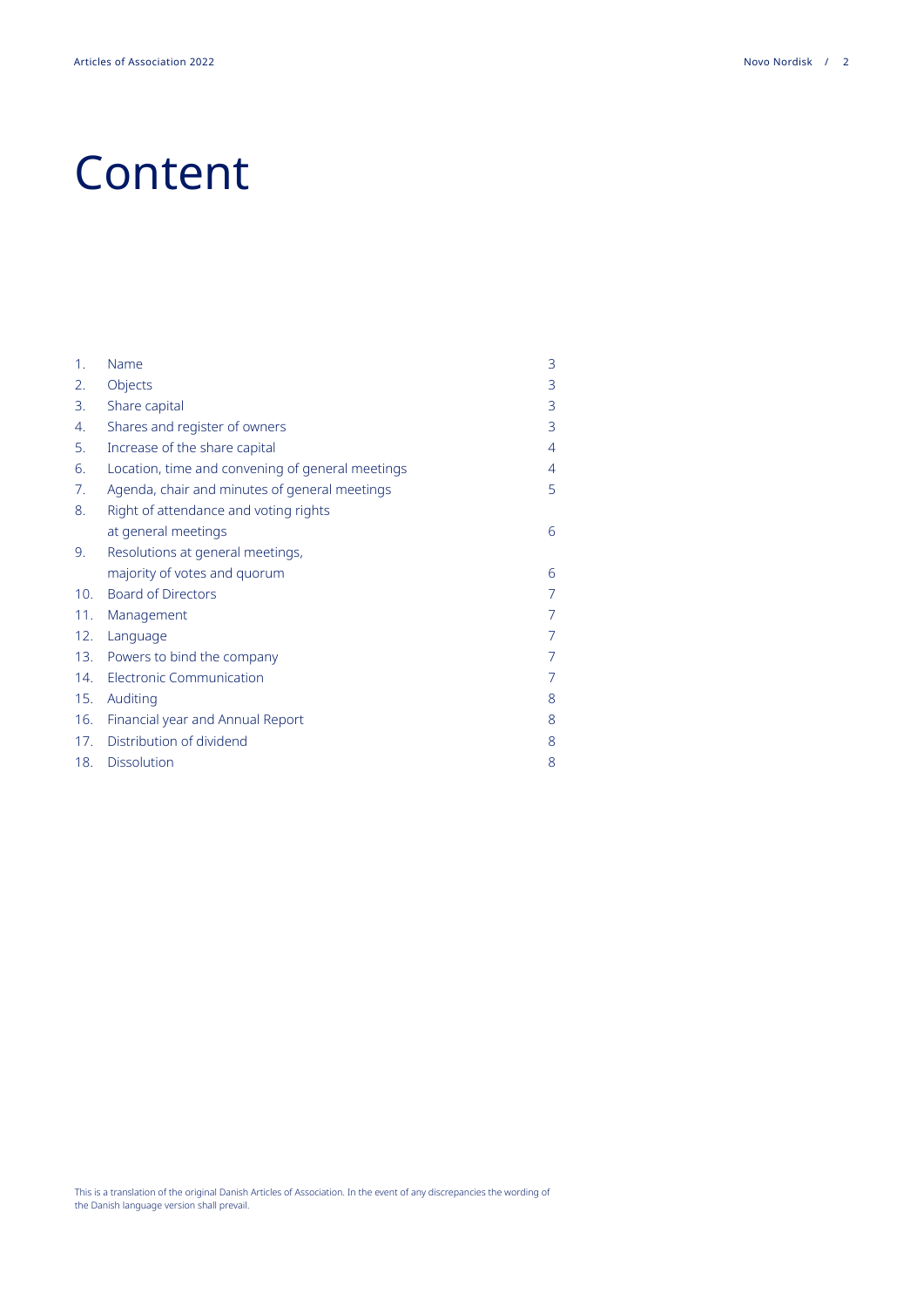## Articles of Association of Novo Nordisk A/S

#### 1. Name

- 1.1 The Company's name is Novo Nordisk A/S.
- 1.2 The Company also carries on business under the secondary names:
	- Novo Industri A/S
	- Novo Terapeutisk Laboratorium A/S
	- Nordisk Gentofte A/S
	- Nordisk Insulinlaboratorium A/S

#### 2. Objects

2.1 The Company's objects are to carry out research and development and to manufacture and commercialise pharmaceutical, medical and technical products and services as well as any other activity related thereto as determined by the Board of Directors. The Company strives to conduct its activities in a financially, environmentally, and socially responsible way.

#### 3. Share capital

- 3.1 The Company's share capital amounts to DKK 462,000,000 divided into A share capital of DKK 107,487,200 and B share capital of DKK 354,512,800.
- 3.2 The share capital is divided into shares of DKK 0.01 or multiples thereof.
- 3.3 The share capital has been fully paid up.

#### 4. Shares and register of owners

4.1 The A shares and the B shares shall be issued in the name of the holder and shall be entered in the holders name in the Company's Register of Owners. Share certificates may be issued for the A shares. The B shares shall be issued through a central securities depository.

- 4.2 The A shares shall be non-negotiable instruments. The B shares shall be negotiable instruments.
- 4.3 In addition, the Articles of Association contain special rules as to the pre-emptive subscription rights of holders of A shares and B shares in connection with an increase of the share capital (Articles 5.1 and 5.2), as to the transferability of A shares (Articles 4.4–4.7), as to the voting rights carried by A shares and B shares (Articles 8.3 and 8.4), as to the dividend rights of A shares and B shares (Article 17) and as to the preferential rights of B shares to be covered in case of winding up (Article 18.2). In other respects, no shares shall carry special rights.
- 4.4 Where a shareholder wants to sell one or more A shares, such shares shall be offered to the Board of Directors on behalf of the other holders of A shares at a price not lower than the average of the buying price quoted for the B shares on Nasdaq Copenhagen A/S during the last three months prior to the submission of such offer. The offer shall be accompanied by a certificate issued by a bank proving the stated average price. Where no price has been quoted for the B shares during the last three months prior to the submission of such offer, the A shares intended to be sold shall be offered at a price not lower than the value assessed for the B shares by a bank selected by the Board of Directors. Such assessment shall be the average of the prices estimated by such bank for each of the last three months prior to the submission of such offer. Within 30 days of receipt of such offer, the Board of Directors shall inform the shareholder whether other holders of A shares wish to acquire the shareholding in question. The purchase price shall be paid no later than two months after it has been fixed.
- 4.5 If the other holders of A shares do not exercise or do not fully exercise their preferential right to acquire the A shares offered, then the shareholder intending to sell shall be entitled - within a period of three months - to sell any shares that have not been acquired by the other shareholders to any third party on the same terms and conditions as those contained in the offer submitted to the Board of Directors according to Article 4.4 above.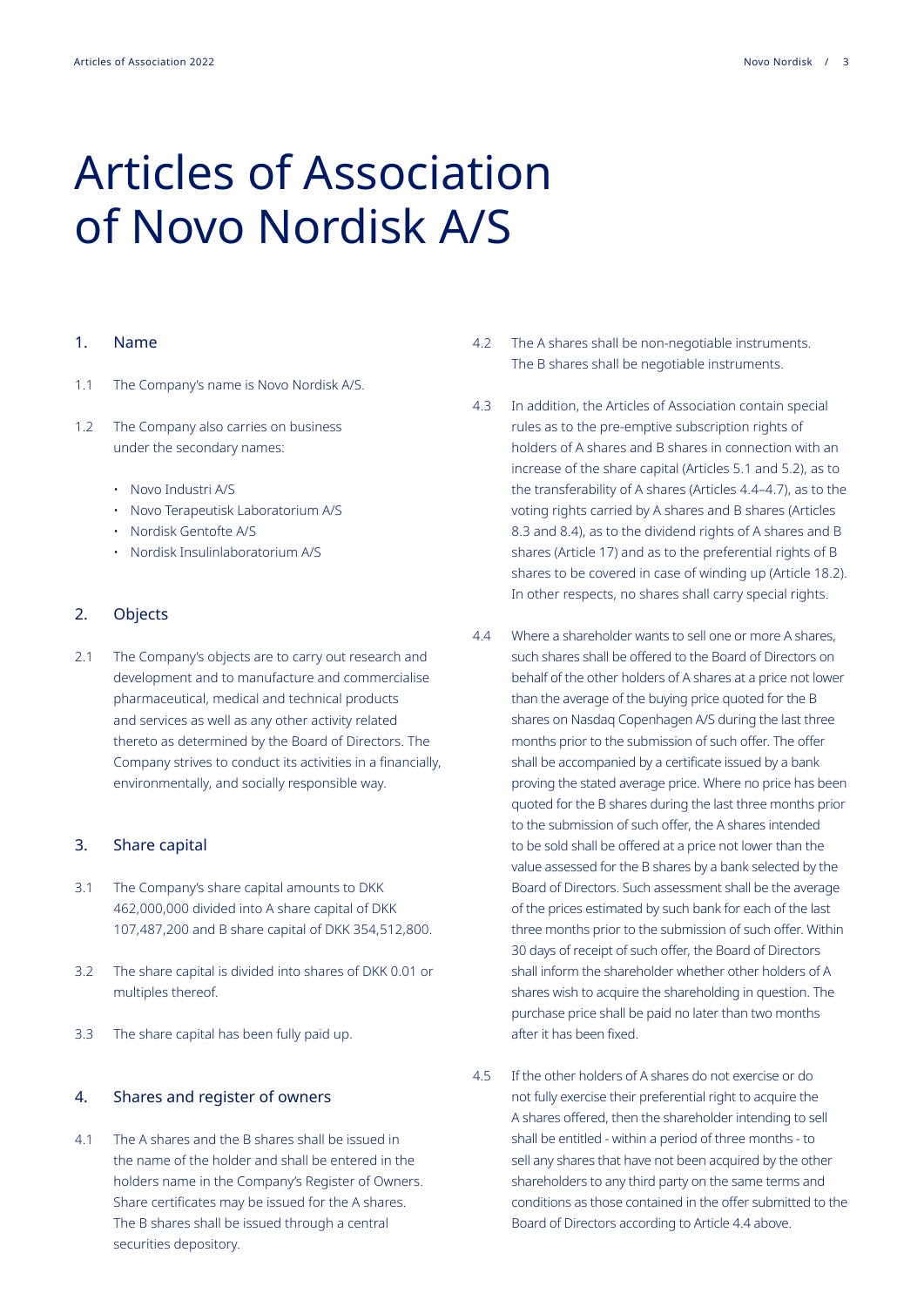- 4.6 Articles 4.4 and 4.5 shall not apply to any transfer of shares by inheritance or to a shareholder's transfer of shares during his lifetime to his spouse, issue, or to family foundations.
- 4.7 Articles 4.4 and 4.5 shall moreover apply to compulsory sales in connection with administration of estates and to proceedings or any other action taken by creditors.
- 4.8 No restrictions shall apply to the transferability of B shares.
- 4.9 No shareholder shall be obliged to have his or her shares redeemed in whole or in part.
- 4.10 Shares which have not been issued through a central securities depository and coupon sheets pertaining to such shares may be cancelled by the Board of Directors without any order of the court pursuant to the rules on cancellation contained in applicable law in force from time to time.

#### 5. Increase of the share capital

- 5.1 In case the share capital is increased by issuance of A shares as well as B shares, the existing ratio between the two classes of shares must not be changed. In case of such an increase, holders of A shares shall have a pre-emptive right to subscribe for new A shares, and holders of B shares shall have a pre-emptive right to subscribe for new B shares.
- 5.2 Where the share capital is increased by either A shares or B shares, the holders of both classes of shares shall have proportionate pre-emptive subscription rights for the new A shares or the new B shares respectively.
- 5.3 (a) Until 24 March 2024, the Board of Directors shall be authorised to increase the share capital in one or more stages with pre-emptive rights for the existing shareholders by up to a total nominal amount of DKK 45,600,000. The capital increase may take place by payment in cash.

The capital increase may take place at a subscription price lower than the market price, provided that the capital increase takes place proportionately between A shares and B shares. The holders of A shares shall in such case have a pre-emptive right to subscribe for If the capital increase takes place at market price, the capital increase may take place by proportionate issuance of A shares and B shares or by issuance of B shares only. In case of issuance of A shares as well as B shares, the holders of A shares shall have a pre-emptive right to subscribe for new A shares, and holders of B shares shall have a pre-emptive right to subscribe for new B shares. In case of issuance of B shares only, the holders of both classes of shares shall have proportionate pre-emptive subscription rights for the new B shares.

- (b) Until 24 March 2024, the Board of Directors is authorised to increase the share capital in one or more stages without pre-emptive rights for the existing shareholders by issuing B shares for up to a total nominal amount of DKK 45,600,000. The capital increase shall take place at market price and may take place either by payment in cash or by contribution of assets other than cash.
- (c) The authority given to the Board of Directors under Articles 5.3(a)-(b) above can in the aggregate only be exercised to increase the share capital by a maximum nominal amount of DKK 45,600,000.
- 5.4 The following shall apply to any increase of the share capital pursuant to Article 5.3: (i) A shares and B shares shall be registered in the name of the holder, (ii) A shares shall be non-negotiable instruments whereas B shares shall be negotiable instruments and (iii) the provisions of the Articles of Association relating to A shares and/or B shares, respectively, hereunder regarding the preferential rights in Articles 4.4 – 4.7 and the pre-emptive subscription rights in 5.1 – 5.2, shall be applicable to the new shares.

#### 6. Location, time and convening of general meetings

- 6.1 The General Meeting shall, subject to Danish law and the limitations set out in these Articles of Association, exercise the ultimate authority over the Company.
- 6.2 General Meetings shall be held at a venue in the Capital Region of Denmark.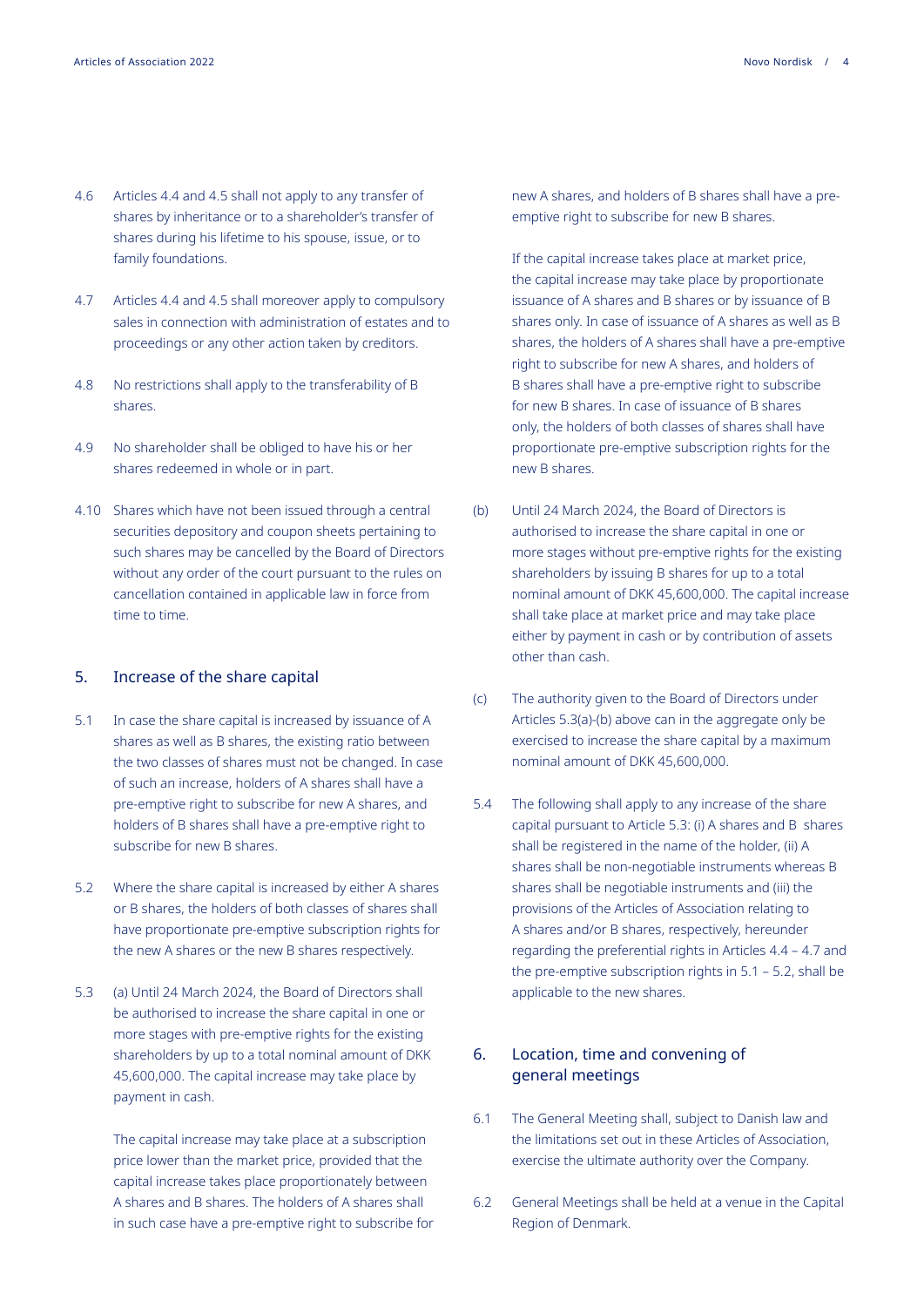- 6.3 The Board of Directors is authorised to resolve, when it considers it appropriate, that the General Meeting is held as a partially electronic or a fully electronic General Meeting provided that the General Meeting can be properly conducted and that the other statutory requirements applicable to a partially electronic or a fully electronic General Meeting, respectively, are met. Shareholders will be able to attend, express their opinion and vote by electronic means. Shareholders participating in a General Meeting shall pay their own expenses associated with participation. Detailed information on the procedures for registration and participation will be made available on the Company's website: novonordisk.com.
- 6.4 The Annual General Meeting shall be held before the end of April in every year.
- 6.5 Extraordinary General Meetings shall be held as resolved by the General Meeting or the Board of Directors, or upon the request of the auditor(s) or shareholders representing in total at least 1/20 of the share capital. Such request shall be submitted in writing to the Board of Directors and be accompanied by specific proposals for the business to be transacted. The Extraordinary General Meeting shall then be called not later than two weeks after such request has been made.
- 6.6 A General Meeting shall be called by the Board of Directors not earlier than five weeks and not later than three weeks prior to the General Meeting by publishing the notice at the Company's website: novonordisk.com and the notice shall also be forwarded in writing to all shareholders entered in the Register of Owners who have so requested.
- 6.7 For a period of three weeks prior to the General Meeting up until and including the day of the General Meeting, a copy of the notice convening the Meeting with agenda, the complete proposals, the documents to be presented at the General Meeting, information about voting and capital structure at the time of convening the Meeting as well as forms for issue of proxy and voting by correspondence shall be available at the Company's website: novonordisk.com.

#### 7. Agenda, chair and minutes of general meetings

7.1 Any shareholder shall be entitled to have a specific subject considered by the Company in Annual General Meeting.

The Company shall receive proposals to this effect not later than six weeks prior to the General Meeting. If the Company receives the proposal later than six weeks prior to the General Meeting, the Board of Directors may decide, however, that the proposal has been submitted in time for the subject to be included on the agenda anyway.

- 7.2 The agenda of the Annual General Meeting shall include the following:
- 1. The Board of Directors' oral report on the Company's activities in the past financial year.
- 2. Presentation and adoption of the audited Annual Report.
- 3. A resolution to distribute the profit or cover the loss according to the adopted Annual Report.
- 4. Presentation and advisory vote on the Remuneration Report.
- 5. Approval of the remuneration of the Board of Directors.
- 6. Election of members to the Board of Directors, including chair and vice chair.
- 7. Appointment of auditor(s).
- 8. Any proposals from the Board of Directors and/or shareholders.
- 9. Any other business.
- 7.3 General Meetings shall be presided over by a chair, appointed by the Board of Directors. The chair shall decide on all matters relating to the business transacted, the casting of votes and the results of voting.
- 7.4 The business transacted at the General Meeting shall be recorded in a minute book to be signed by the chair.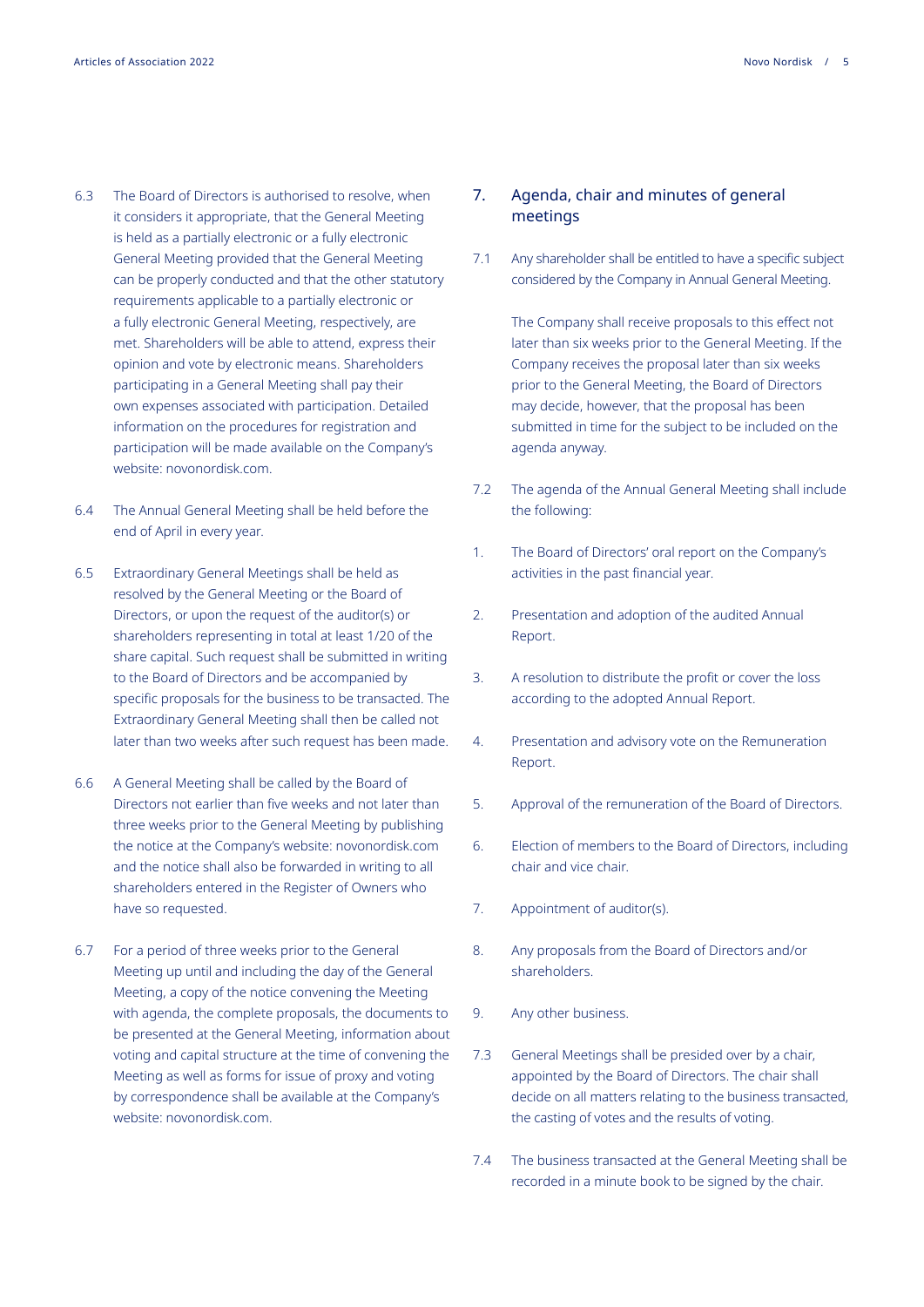7.5 The General Meeting shall be held in English. Simultaneous interpretation to and from Danish shall be available for all attendees. All documents prepared for the purpose of the General Meeting in connection with or after the General Meeting shall – to the extent allowed by law – be in English and, if decided by the Board of Directors, in Danish.

### 8. Right of attendance and voting rights at general meetings

- 8.1 A shareholder's right to attend and vote at a General Meeting shall be determined by the shares which such shareholder owns at the record date. The record date shall be one week prior to the General Meeting. The shares held by each shareholder at the record date shall be calculated based on the registration of the shareholder's shares in the Register of Owners as well as any notification received by the Company with respect to registration of shares in the Register of Owners, which have not yet been entered in the Register of Owners.
- 8.2 Any shareholder who is entitled to attend the General Meeting, cf. Article 8.1, and who wants to attend the General Meeting shall apply for an admission card to such General Meeting not later than three days prior to the holding of the Meeting. Unless the shareholder states an address to which the admission card is to be sent, the admission card shall be collected at the Company's offices not later than the day before the General Meeting.
- 8.3 Each class A share capital amount of DKK 0.01 shall carry 10 votes.
- 8.4 Each class B share capital amount of DKK 0.01 shall carry 1 vote.
- 8.5 The voting right may be exercised by a proxy-holder, provided, however, that such holder substantiates his/ her right to attend the General Meeting by presenting an admission card and a duly dated written instrument of proxy. Shareholders who are entitled to attend a General Meeting, cf. Article 8.1, may also vote by correspondence. Such votes shall be in writing and be received by the Company not later than the day prior to the General Meeting.

8.6 A person registered as a holder of shares of the Company in the Company's Register of Owners and acting in a professional capacity on behalf of other natural or legal persons, including holders of American Depositary Shares representing shares of the Company, may cast votes that are not identical for all such shares.

#### 9. Resolutions at general meetings, majority of votes and quorum

- 9.1 Resolutions by the General Meeting must be passed by a simple majority of votes, unless stricter requirements are provided in the Danish Companies Act or these Articles of Association.
- 9.2 Any resolution to amend the Articles of Association, that under Danish law must be adopted by the General Meeting, must be passed by at least 2/3 of the votes cast and of the share capital represented at the General Meeting unless other requirements as to the adoption are stipulated under the Danish Companies Act.
- 9.3 Any resolution to amend the Articles of Association, that under Danish law must be passed by the General Meeting by at least 2/3 of the votes cast and of the share capital represented at the General Meeting or by a higher majority of votes, can only be passed at one General Meeting, subject to at least 2/3 of the total number of votes in the Company being represented at the General Meeting ('the quorum requirement').
- 9.4 If the quorum requirement is not fulfilled, the Board of Directors shall within two weeks convene another General Meeting at which the resolution may be passed in accordance with Article 9.2 irrespective of the quorum requirement.
- 9.5 Any proxy to attend and vote at the first General Meeting shall, notwithstanding Article 8.5 and unless expressly revoked, be considered valid also in respect of the second General Meeting, provided that the requirements concerning exercise of voting right, cf. Articles 8.1 and 8.2 are fulfilled at the second General Meeting.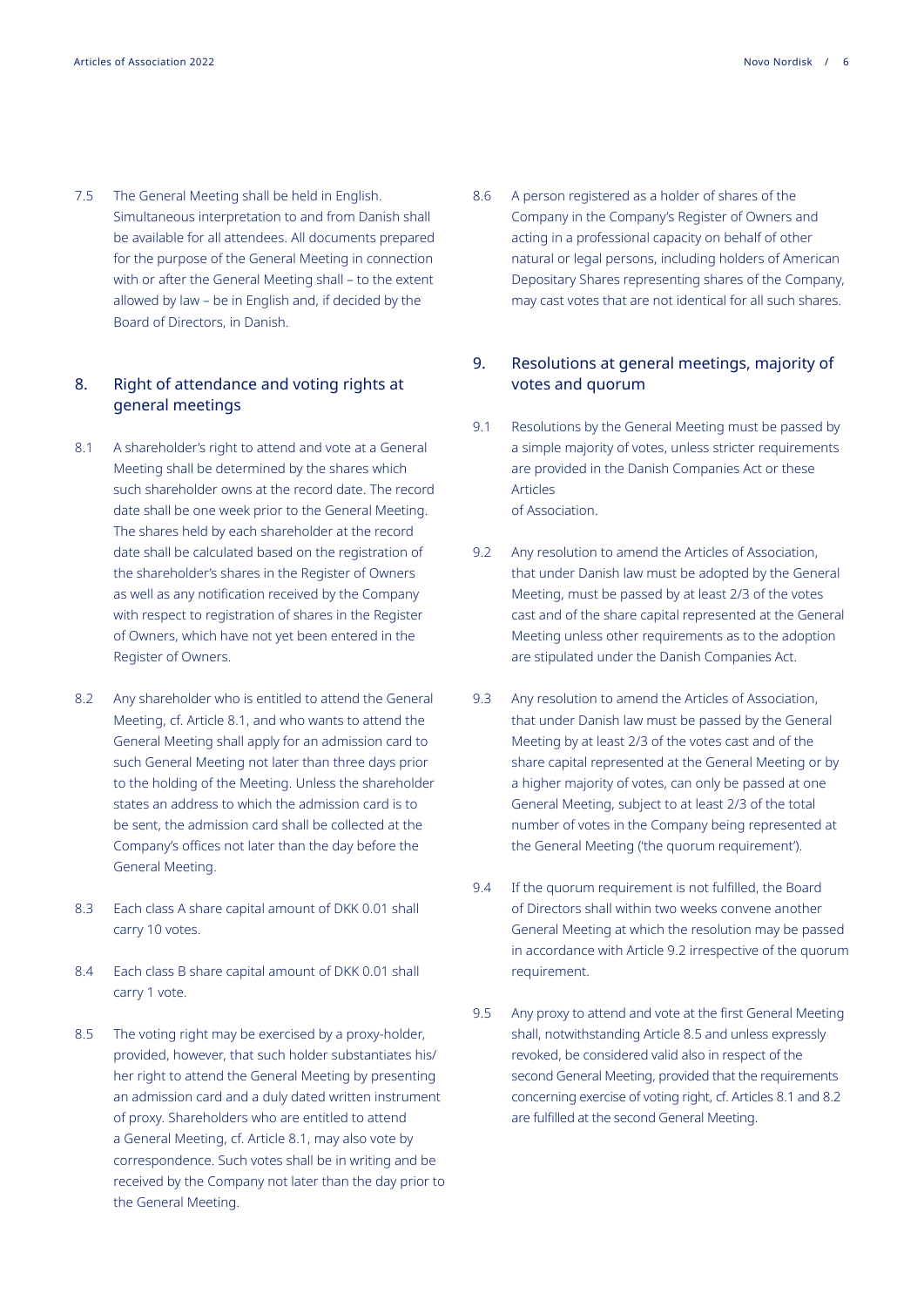#### 10. Board of Directors

- 10.1 The Board of Directors shall be in charge of managing the Company.
- 10.2 The Board of Directors shall consist of 4 to 10 members, including a chair and a vice chair, to be elected by the General Meeting. The General Meeting shall elect directly the chair and vice chair. Each member shall hold office for one year at a time. Retiring members may be reelected.
- 10.3 The Board of Directors shall moreover include a number of members elected by the employees of the Company and its subsidiaries in accordance with applicable law thereon in force from time to time.
- 10.4 The vice chair shall act as substitute for the chair. In the event of permanent absence of the chair and/ or vice chair, the Board of Directors shall be entitled to elect a new chair or vice chair who shall remain in office until the next Annual General Meeting.
- 10.5 Board meetings shall be convened and presided over by the chair. Board meetings shall be convened if so requested by a member of the Board of Directors or by a member of the Management or an auditor registered with the Danish Business Authority.
- 10.6 The Board of Directors shall constitute a quorum when more than half of its members are present.
- 10.7 For the Board of Directors to pass a resolution, the vote of a simple majority of the members present is required. In case of a parity of votes, the chair shall hold the casting vote.
- 10.8 The Board of Directors shall lay down its own rules of procedure for the performance of its duties and exercise of its powers.
- 10.9 The business transacted at the Meetings of the Board of Directors shall be recorded in a minute book to be signed by all members of the Board of Directors.
- 10.10 The members of the Board of Directors shall receive an annual fee which is subject to approval by the General Meeting.

#### 11. Management

11.1 The Board of Directors shall appoint a managing director (president and CEO) to be in charge of the day-to-day management of the Company. The Board of Directors may also appoint up to eight additional managers (executive vice presidents).

#### 12. Language

- 12.1 The Company's corporate language is English.
- 12.2 Company announcements may be prepared in English only, if decided by the Board of Directors.

#### 13. Powers to bind the company

13.1 The Company shall be legally bound (i) by the joint signatures of two members of Executive Management or (ii) by the joint signatures of one member of Executive Management or one member of the Board of Directors and the chair or vice chair of the Board of Directors or (iii) by the joint signatures of all members of the Board of Directors.

#### 14. Electronic Communication

- 14.1 All communication from the Company to the shareholders, including notices to convene a General Meeting under Article 6.5 and distribution of annual reports, may take place electronically by email. Announcements of a general nature will be made available at the Company's website, and in such other manners prescribed in accordance with law. The Company may at any time decide to communicate by ordinary mail.
- 14.2 It is a shareholder responsibility to ensure that the Company is in possession of the correct email address.
- 14.3 Information on the requirements of the systems and procedures applied for electronic communication will be made available at the Company's website: novonordisk.com